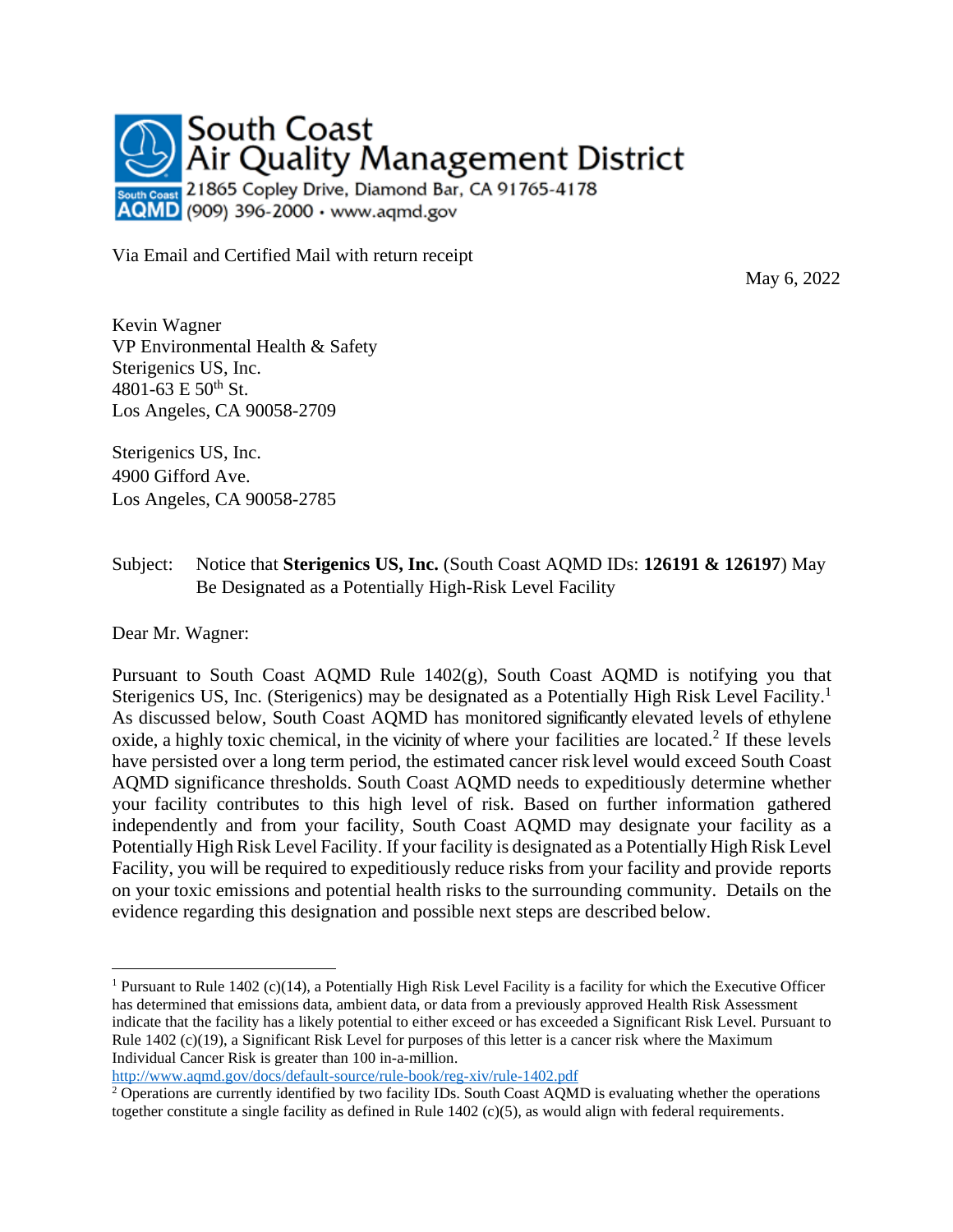### **Summary of Available Information Regarding Air Quality Impacts from Sterigenics**

#### Ambient Air Quality Monitoring Data

South Coast AQMD staff collected 24-hour air monitoring samples nearby the Sterigenics facility and found elevated levels of ethylene oxide at the  $49<sup>th</sup>$  street parking lot location (Site #1). Figure 1 shows the sampling locations and measured concentrations. The range of concentrations from the South Coast AQMD downtown Los Angeles regional monitoring station is 0.01 to 0.17 ppb. For context, using the Office of Environmental Health Hazard Assessment (OEHHA) risk methodology, 3.18 ppb would present a cancer risk of 100 chances per million to offsite workers. Asseen in Figure 1, the average level of 63.9 ppb of ethylene oxide near your facility (Site #1) are substantially higher than 3.18 ppb, which could result in cancer risks well over the Rule 1402(c)(19) significance risk threshold of 100 chances per million. In addition to known process emissions from permitted equipment, recent sampling inside your facility found that there are multiple units and processes with fugitive ethylene oxide emissions. Lowermonitored levels have also been found at monitors located upwind and downwind and farther from your facility, indicating that Sterigenics is the likely source of ethylene oxide found in these areas. Preliminary information shows that estimated health risks at worker sites near Sterigenics are of greatest concern. Preliminary grab samples in the nearest community about 500 feet away (Figure 2) are similar to levels found at the downtown Los Angeles regional monitor.



**Figure 1 – Sampling Locations and Measured Concentrations (ppbv) near Sterigenics**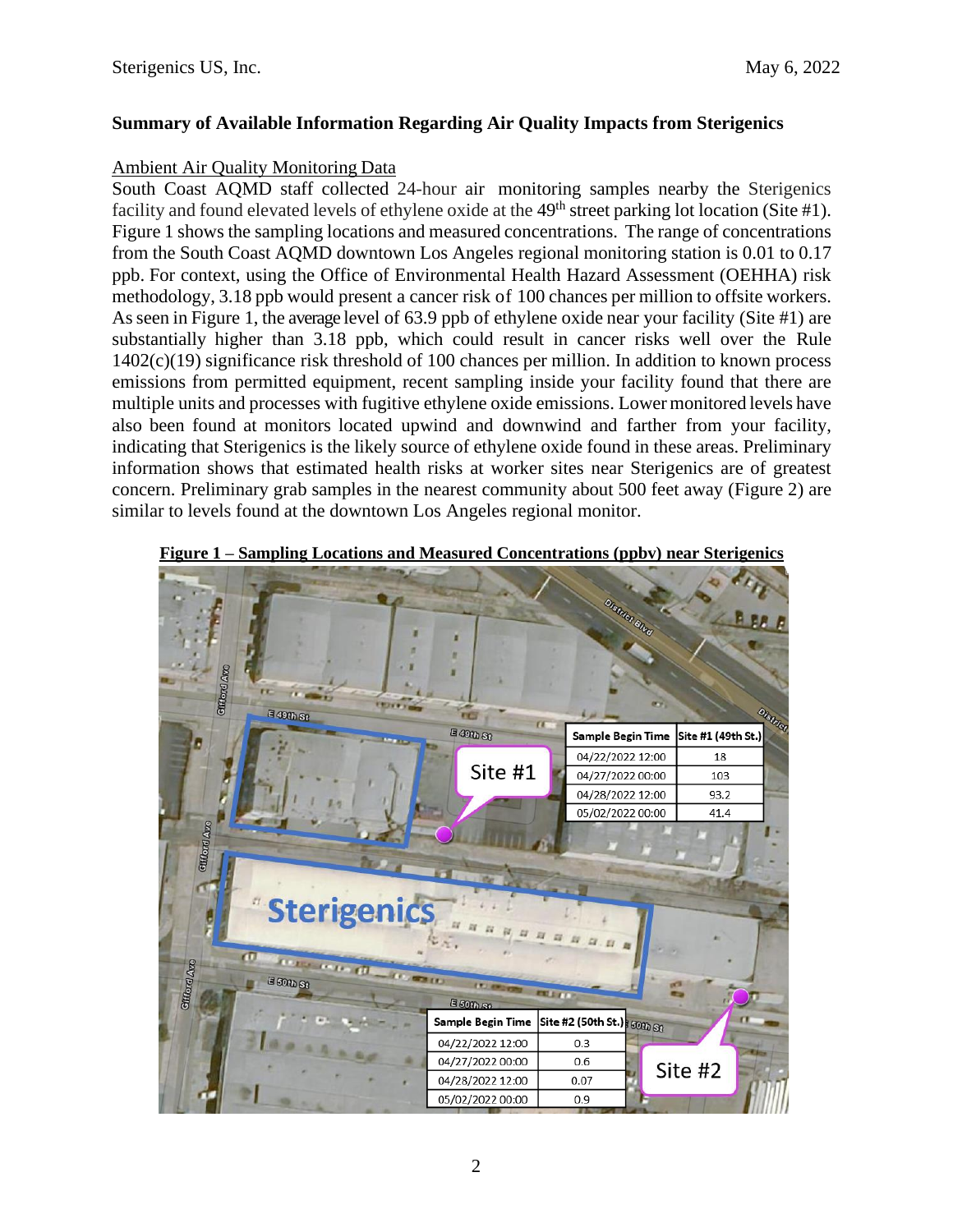

**Figure 2 – Preliminary Grab Samples in Nearest Community**

# Facility Visit by South Coast AQMD Staff

As you are aware, South Coast AQMD staff visited your facilities on March 31, 2022, and has had subsequent discussions with facility staff since that time. During the visit, South Coast AQMD staff noted that there were potential sources of ethylene oxide fugitive emissions from the chambers, transport, post-aeration, warehouse, and other parts of the facility.

# **Designation as a Potentially High Risk Level Facility**

Based on the evidence presented above, your facility may be designated as a Potentially High Risk Level Facility pursuant to Rule 1402(g). Prior to making this designation, you are required to confer with us so that you can present any additional relevant information to us as we consider this designation. Please contact me at (909) 396-3244 no later than 5 business days from the date of this letter to schedule a conference.

### Rule 1402 Requirements for Potentially High Risk Level Facilities

If designated as a Potentially High Risk Level Facility, Sterigenics will be required to submit an Early Action Reduction Plan, an Air Toxics Emission Inventory Report, a Health Risk Assessment, and a Risk Reduction Plan. The timeline for each submittal is outlined below. Each of the due dates below would be measured from the date of notification by the South Coast AQMD that your facility is a Potentially High Risk Level Facility.

| <b>Deliverable</b>               | <b>Due Date</b> | <b>Rule Reference</b> |
|----------------------------------|-----------------|-----------------------|
| Initial Information for ATIR     | 30 days         | 1402(d)(1)            |
| Early Action Risk Reduction Plan | 90 days         | 1402(g)(2)            |
| Air Toxics Inventory Report      | 150 days        | 1402(d)(2)            |
| <b>Health Risk Assessment</b>    | 180 days        | 1402(g)(3)            |
| <b>Risk Reduction Plan</b>       | 180 days        | 1402(g)(4)            |